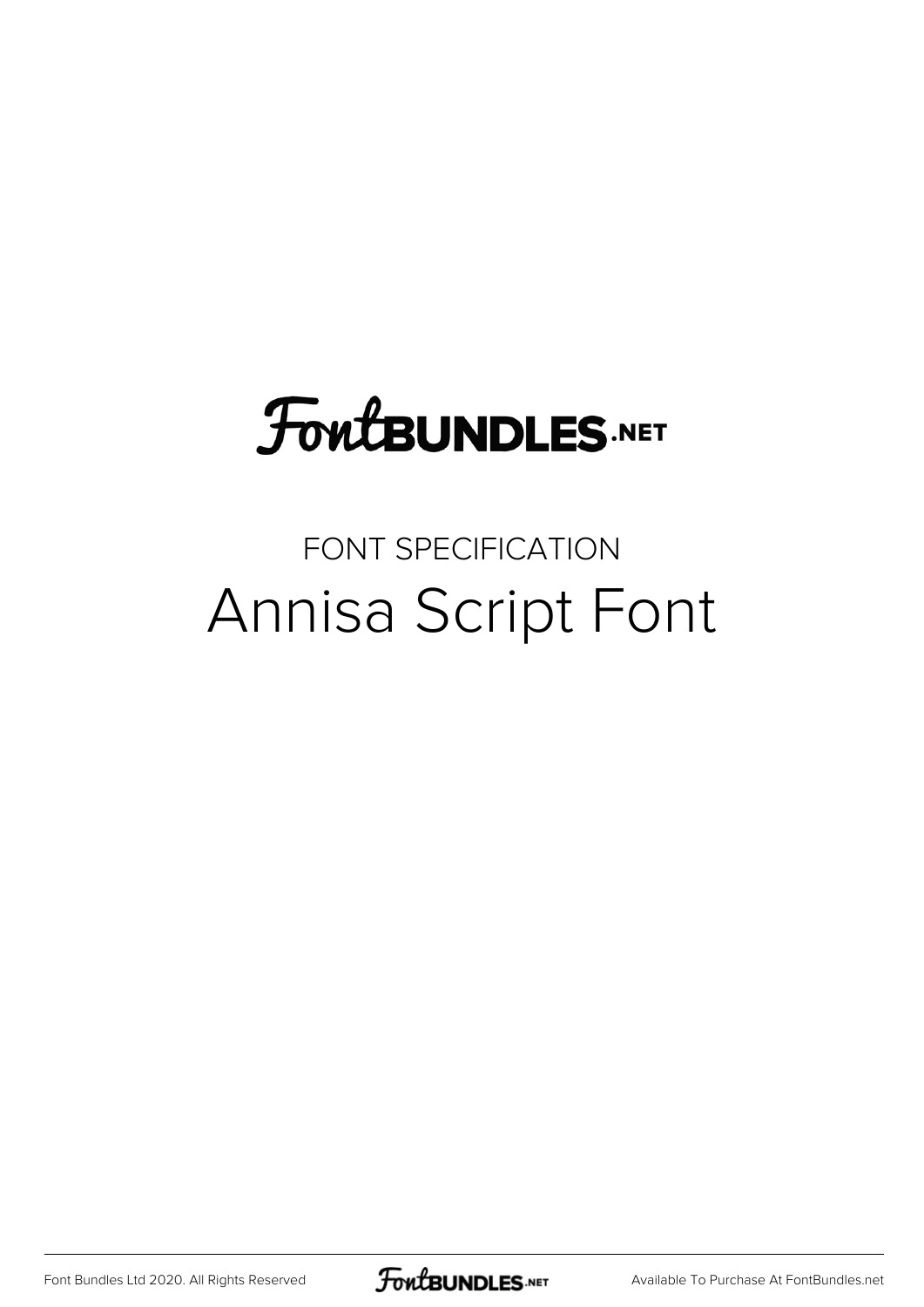## Annisa - Regular

**Uppercase Characters** 

$$
ABCDQQHJJXQM\\ NDDQRSTUR
$$

**Lowercase Characters** 

abadefghijklmnopgertuvorgg

**Numbers** 

 $0123456789$ 

Punctuation and Symbols

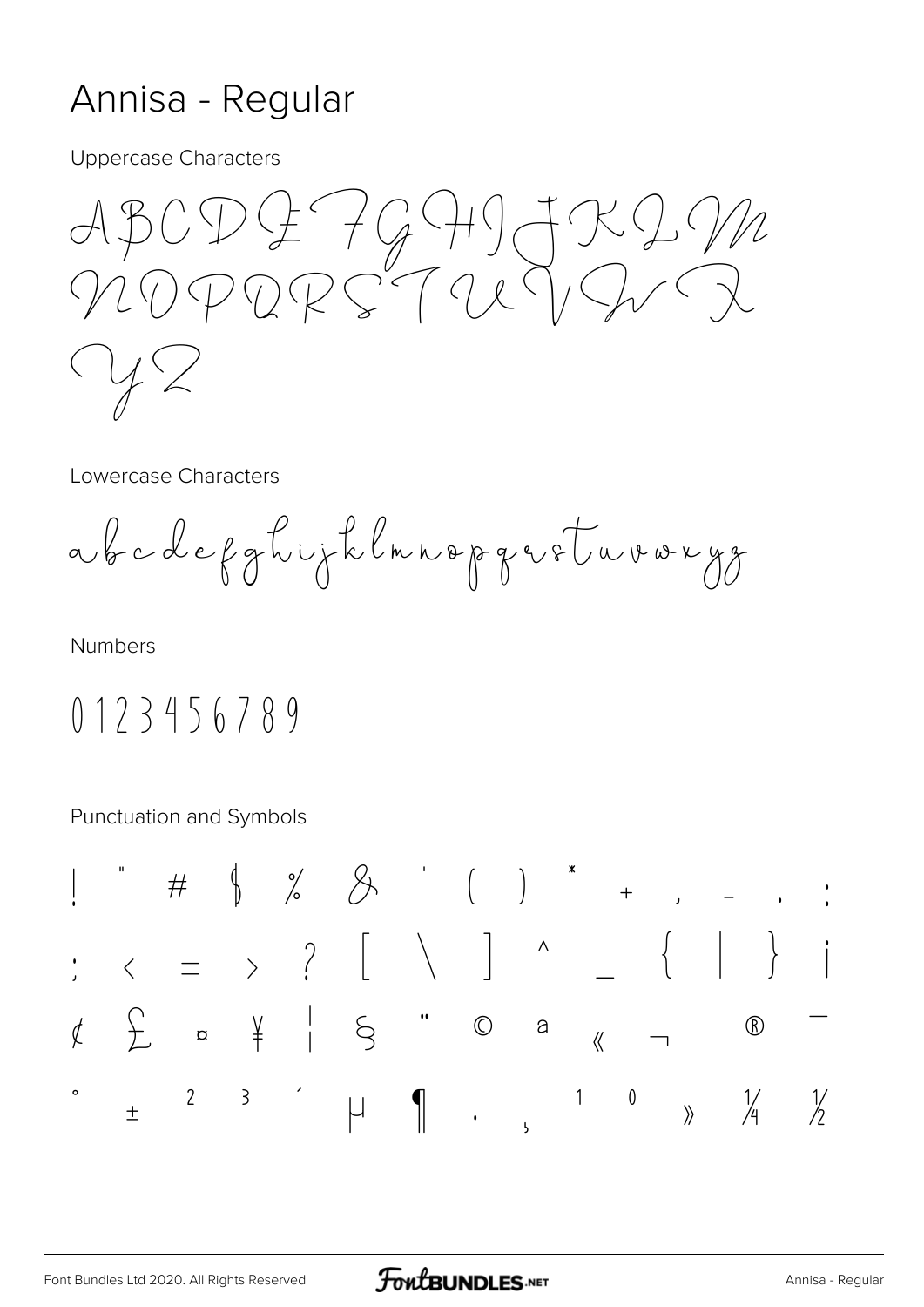All Other Glyphs

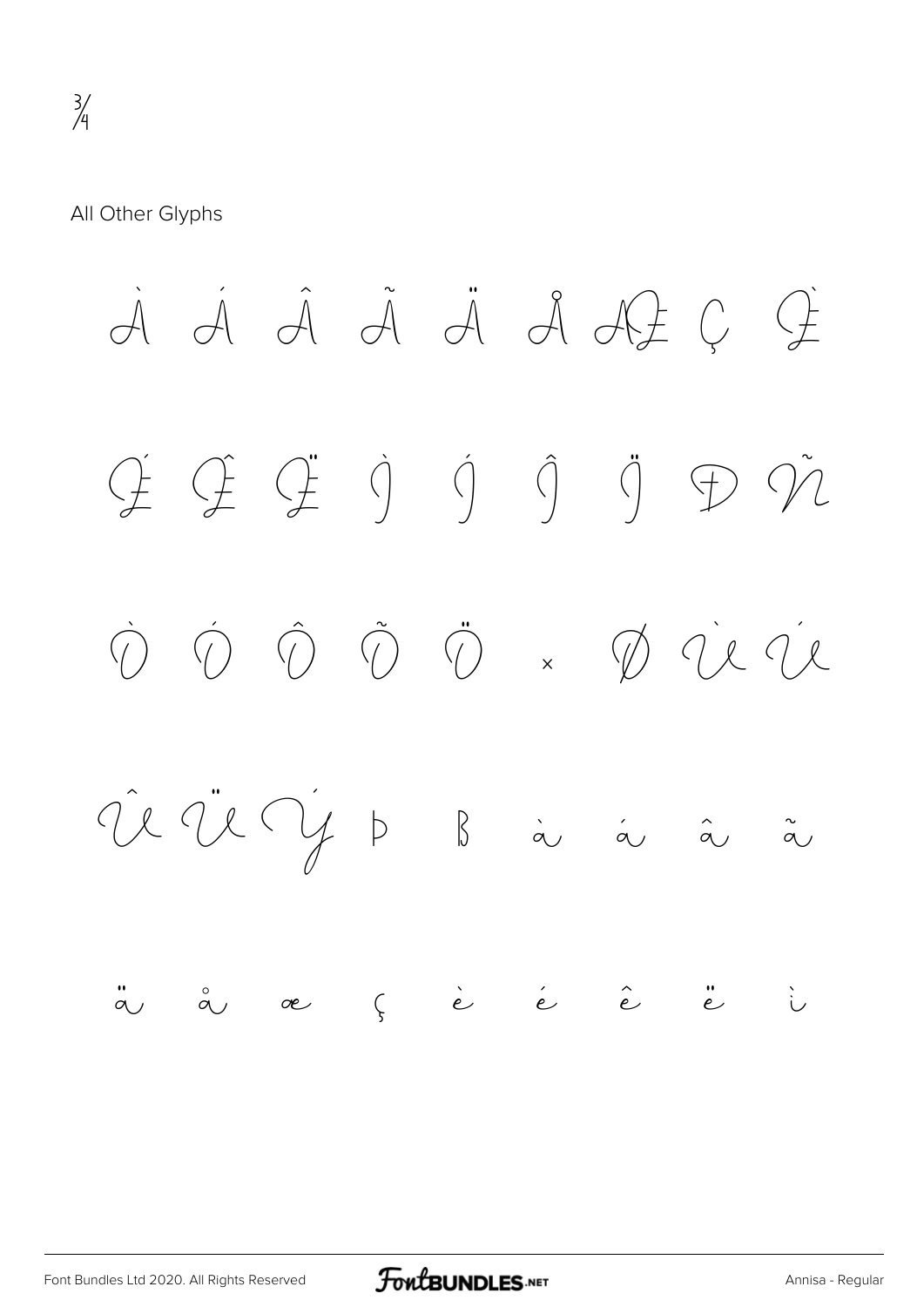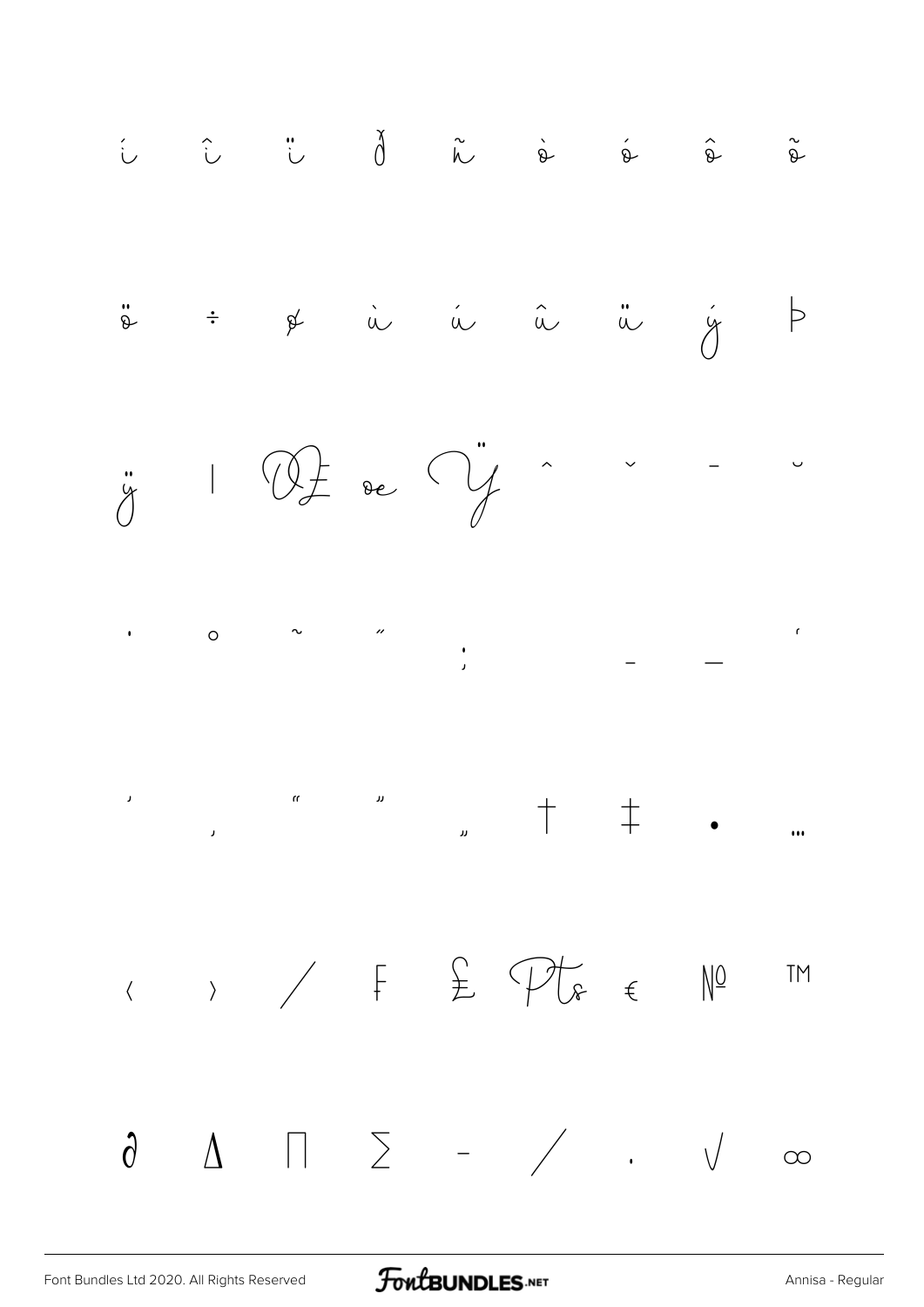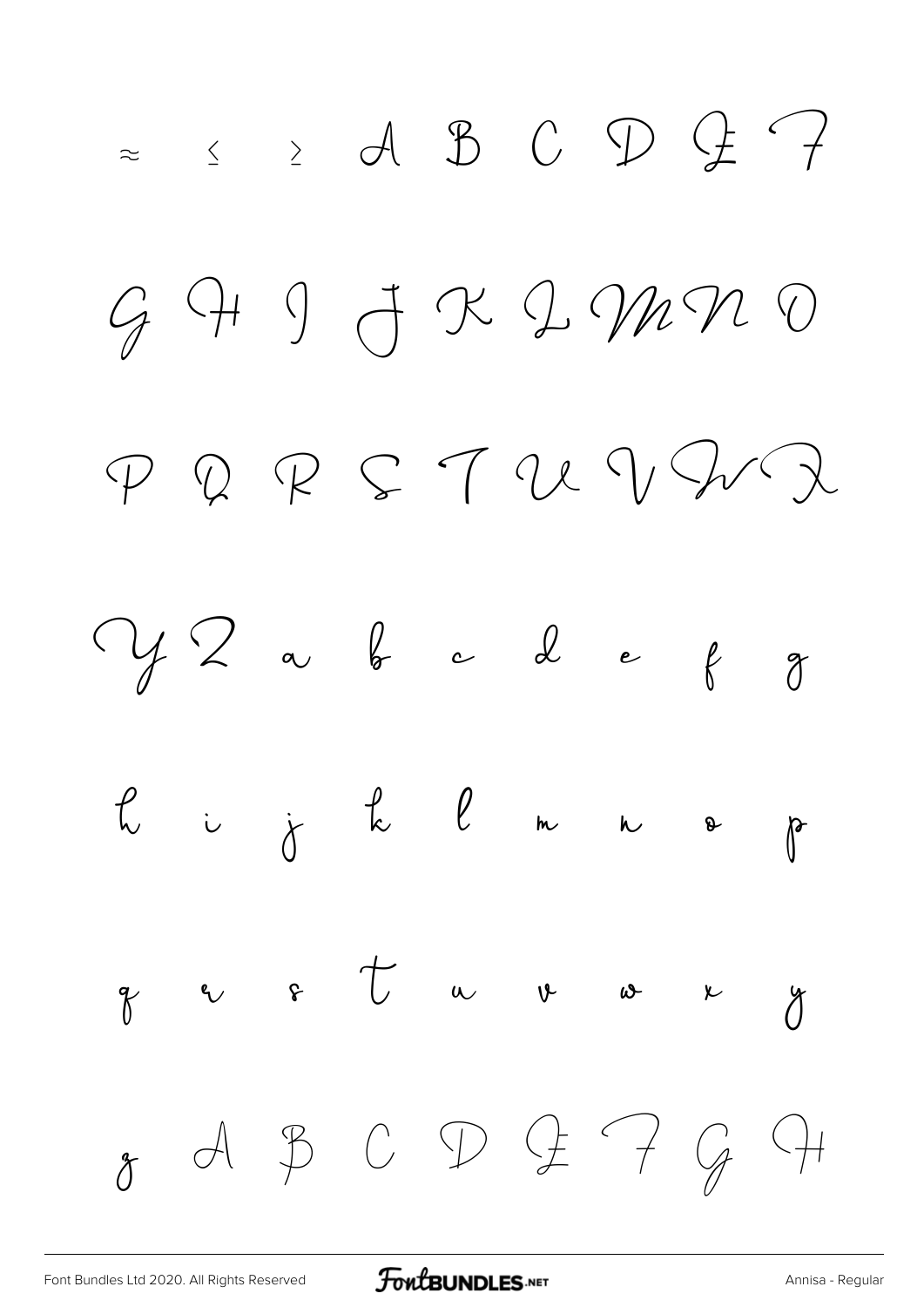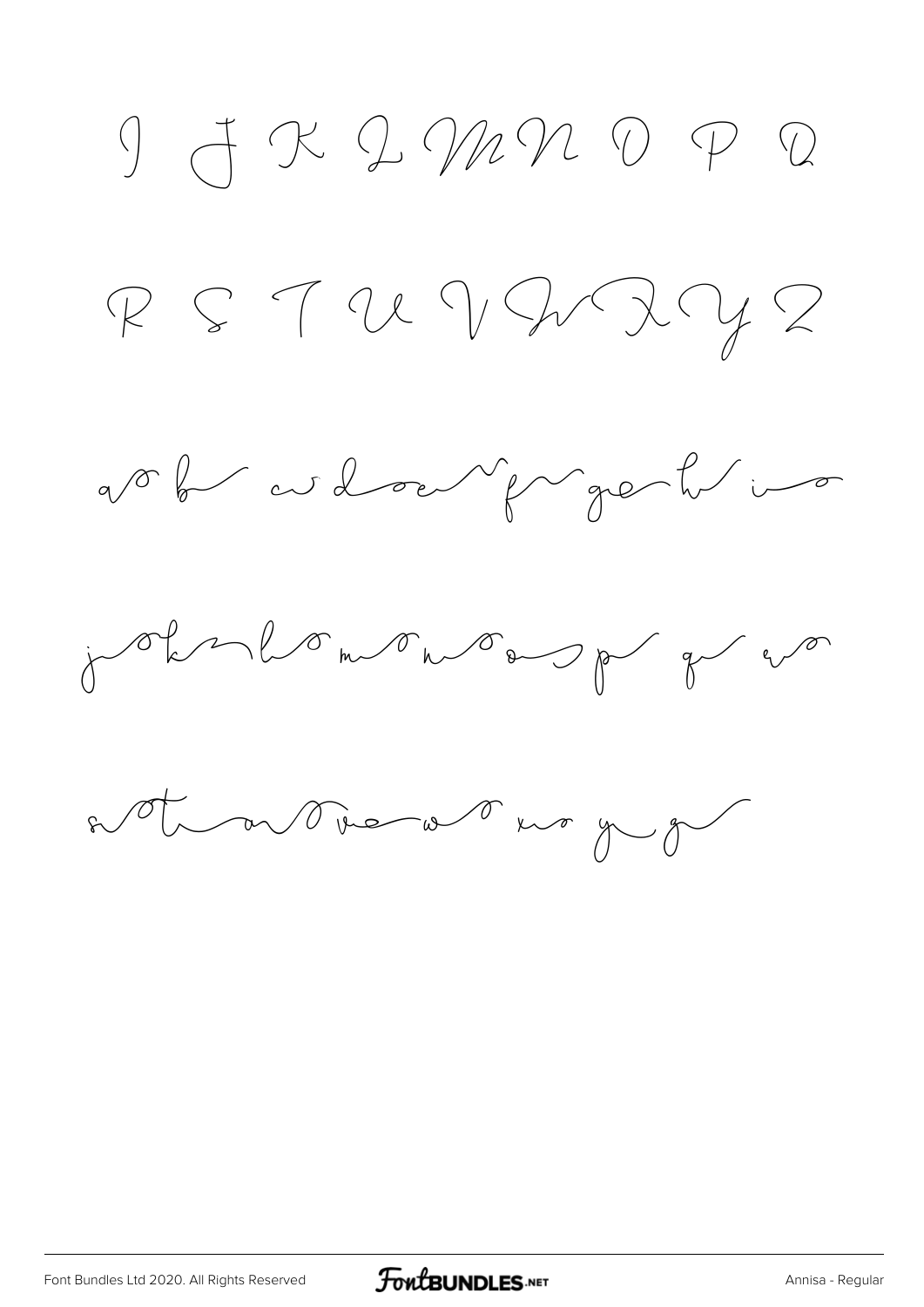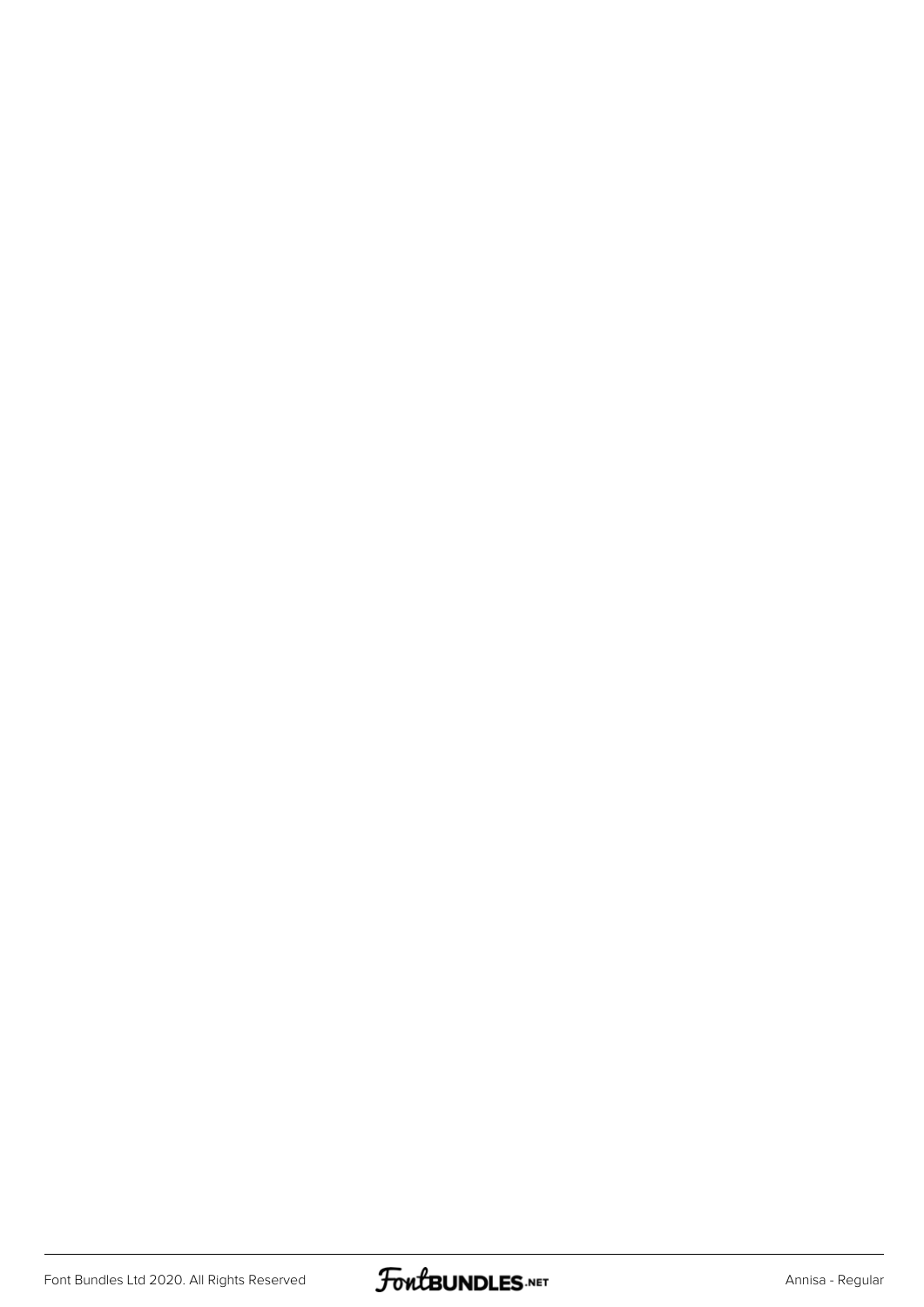ce go ll so en  $88$ H the are of the led by the the

 $a_{1}$ 

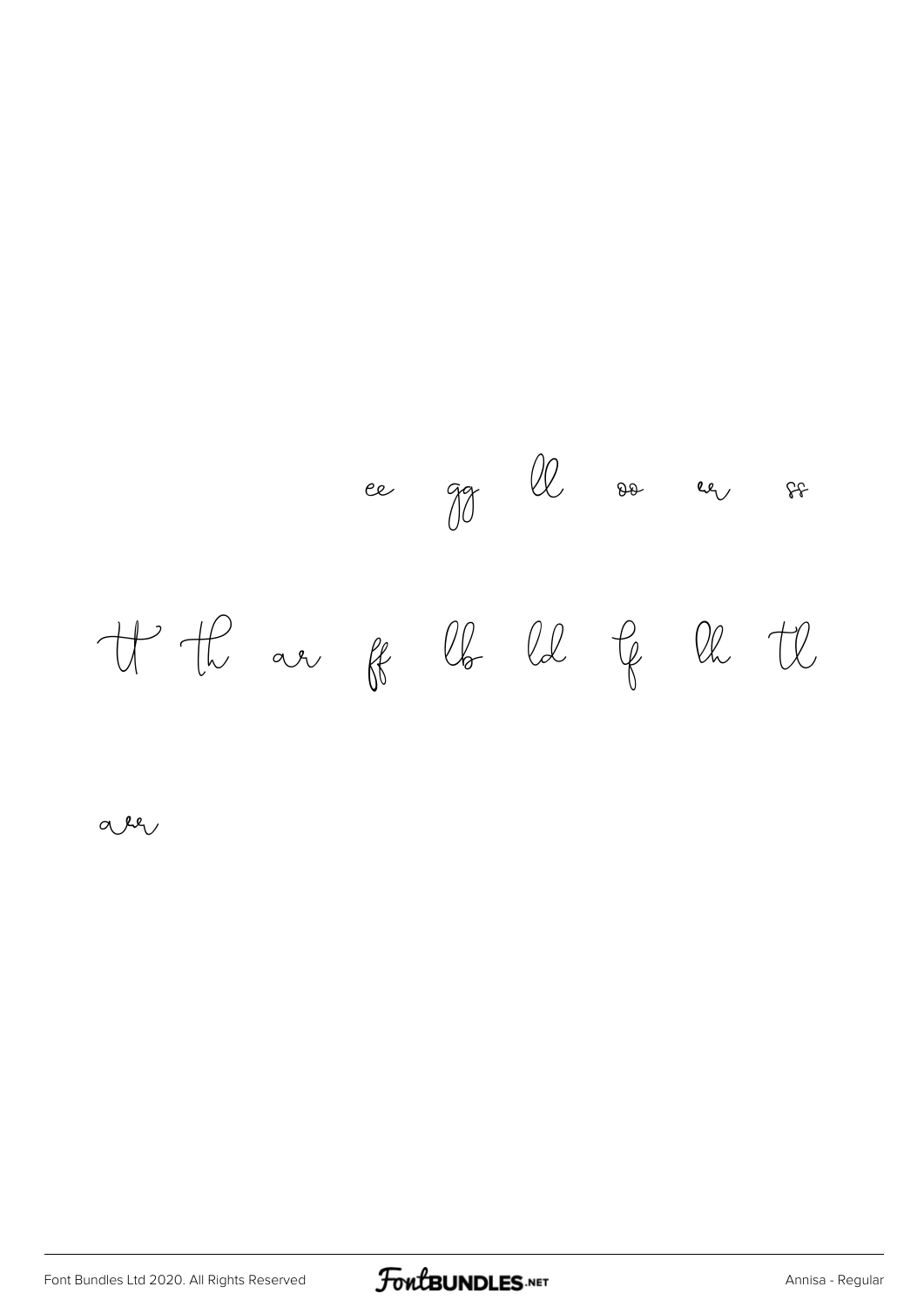

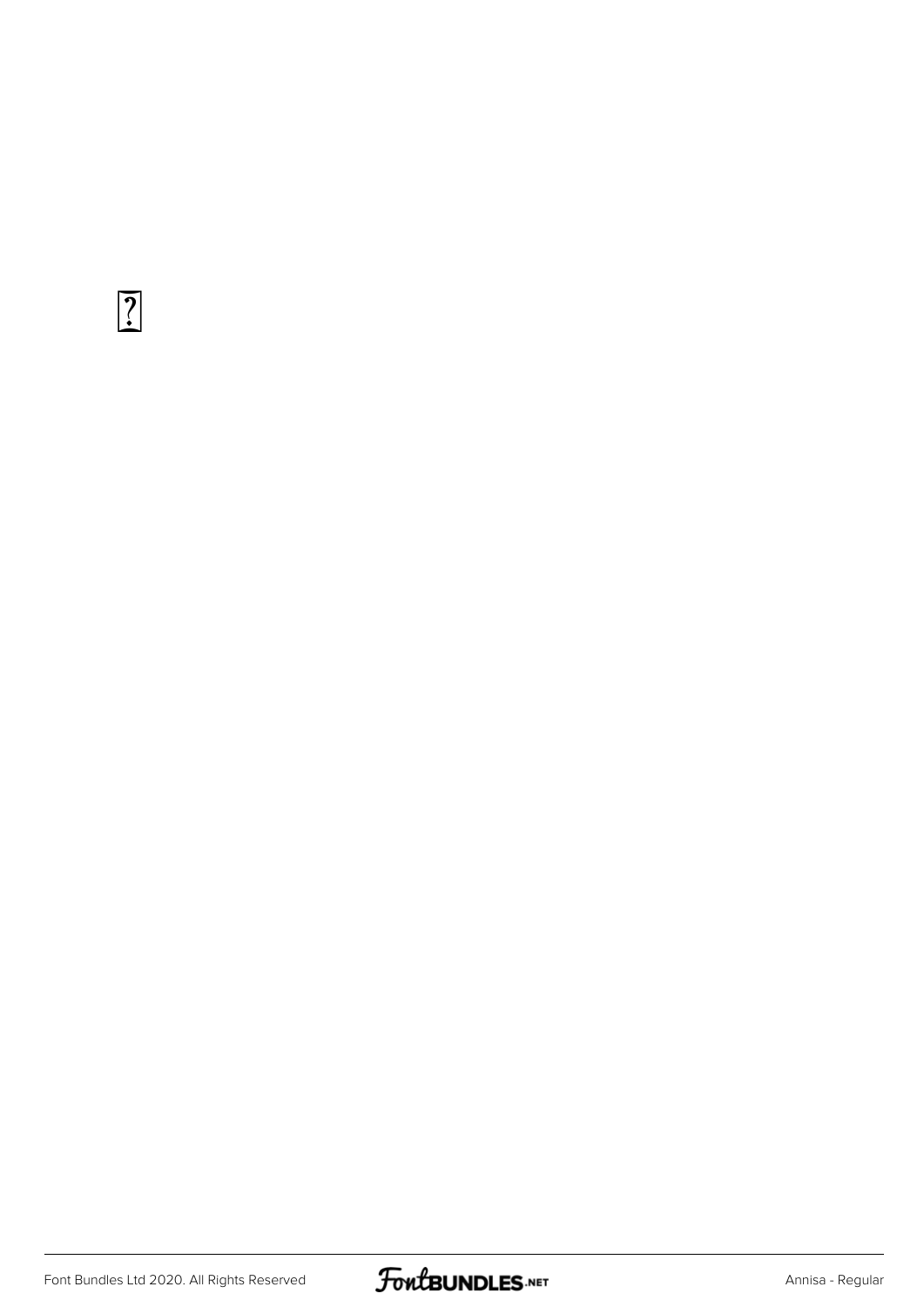## Annisa Slant - Regular

**Uppercase Characters** 

 $ABCDEFG497RCD$ NOPORSTIKI/G/

Lowercase Characters

abcdefghijklmnopgertuværgg

**Numbers** 

0123456789

Punctuation and Symbols

 $1''$  # \$ \$ & ' ( ) \* + ,  $^{\circledR}$  $\pm$  2 3  $\frac{1}{2}$   $\frac{1}{2}$   $\frac{1}{2}$  $\begin{array}{ccccc} 1 & 0 & \text{N} & \text{N} & \text{N} \ & \text{N} & \text{A} & \text{N} \ \end{array}$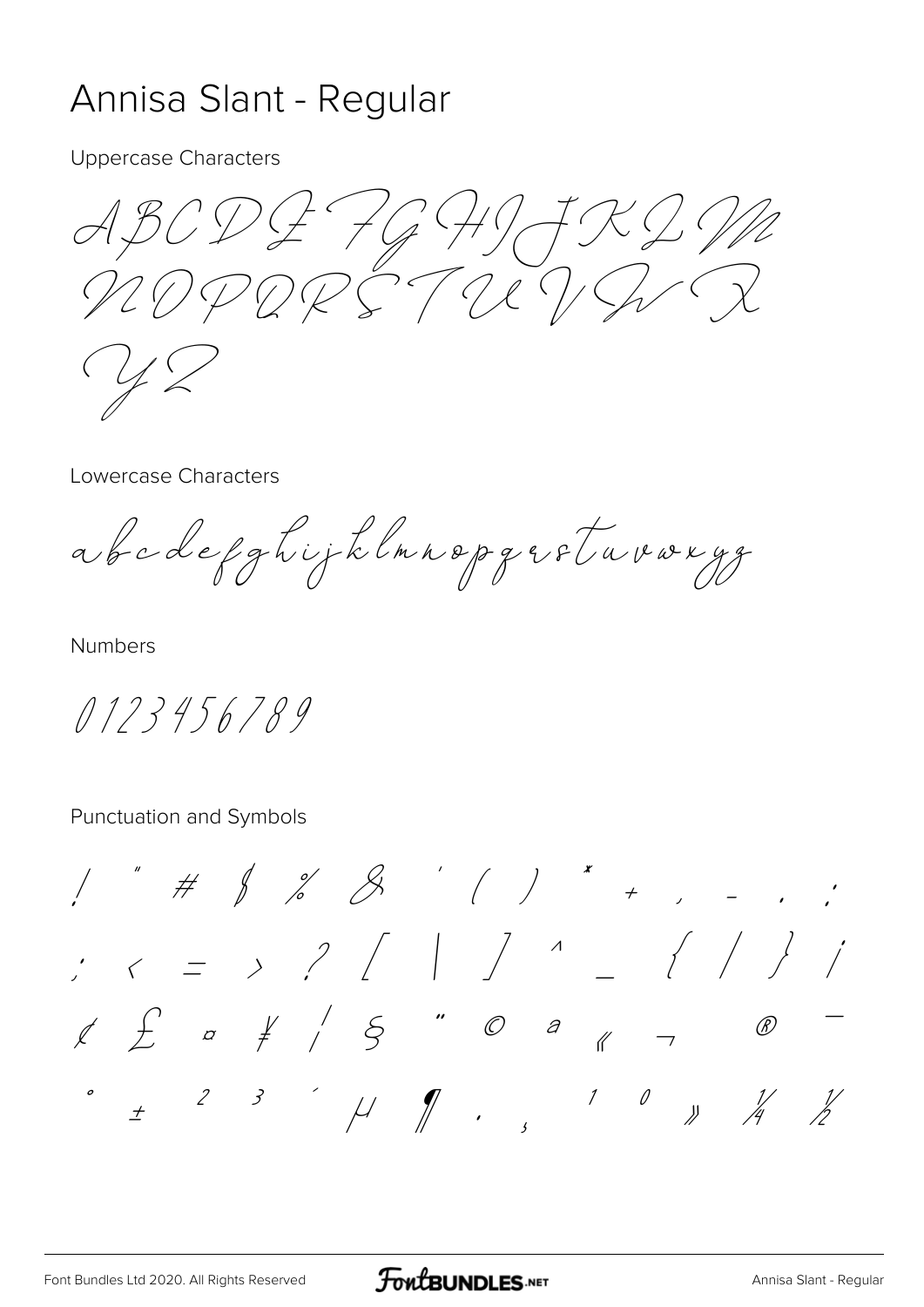*¾*

All Other Glyphs

*À Á Â Ã Ä Å Æ Ç È É Ê Ë Ì Í Î Ï Ð Ñ Ò Ó Ô Õ Ö × Ø Ù Ú Û Ü Ý Þ ß à á â ã ä å æ ç è é ê ë ì*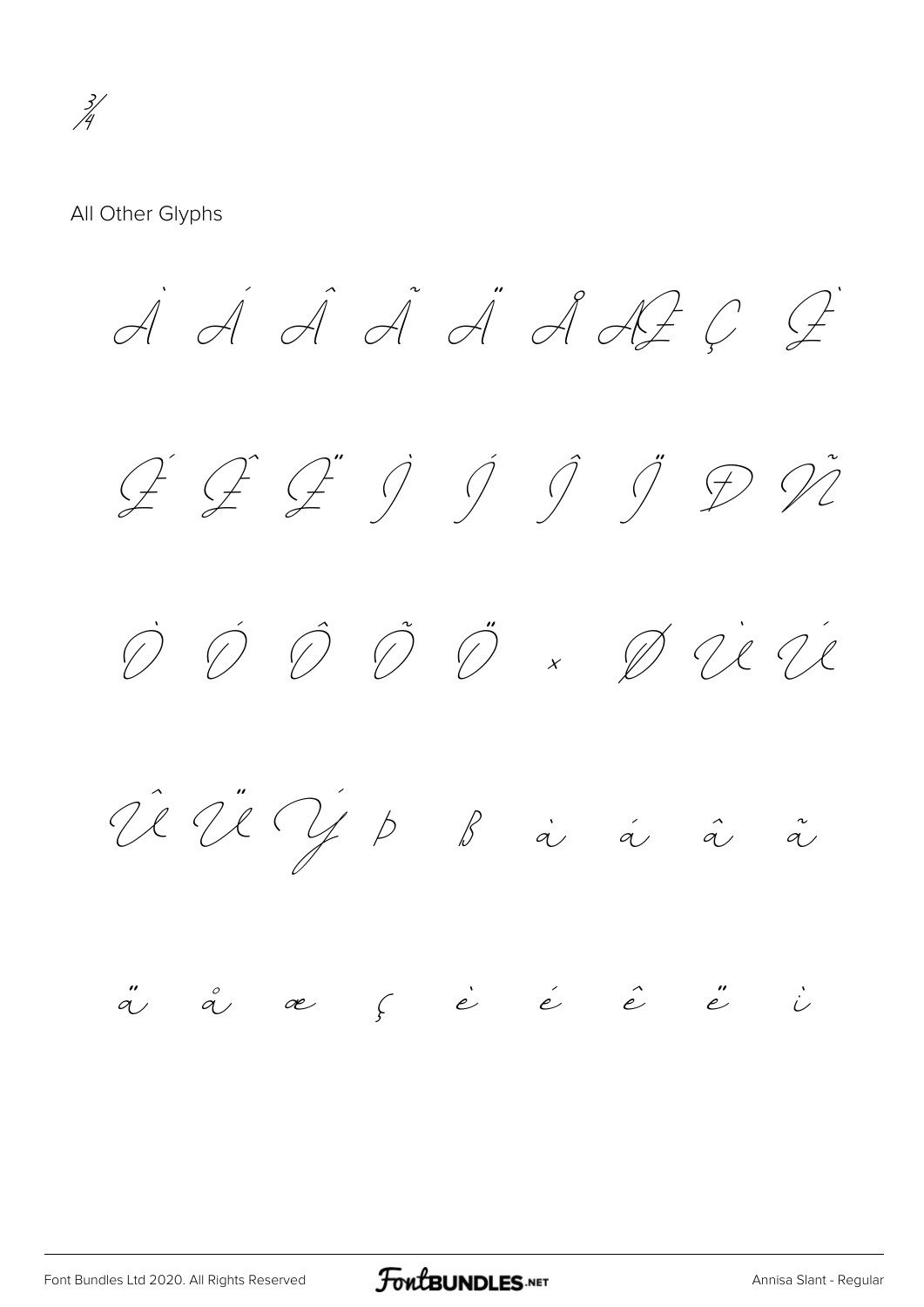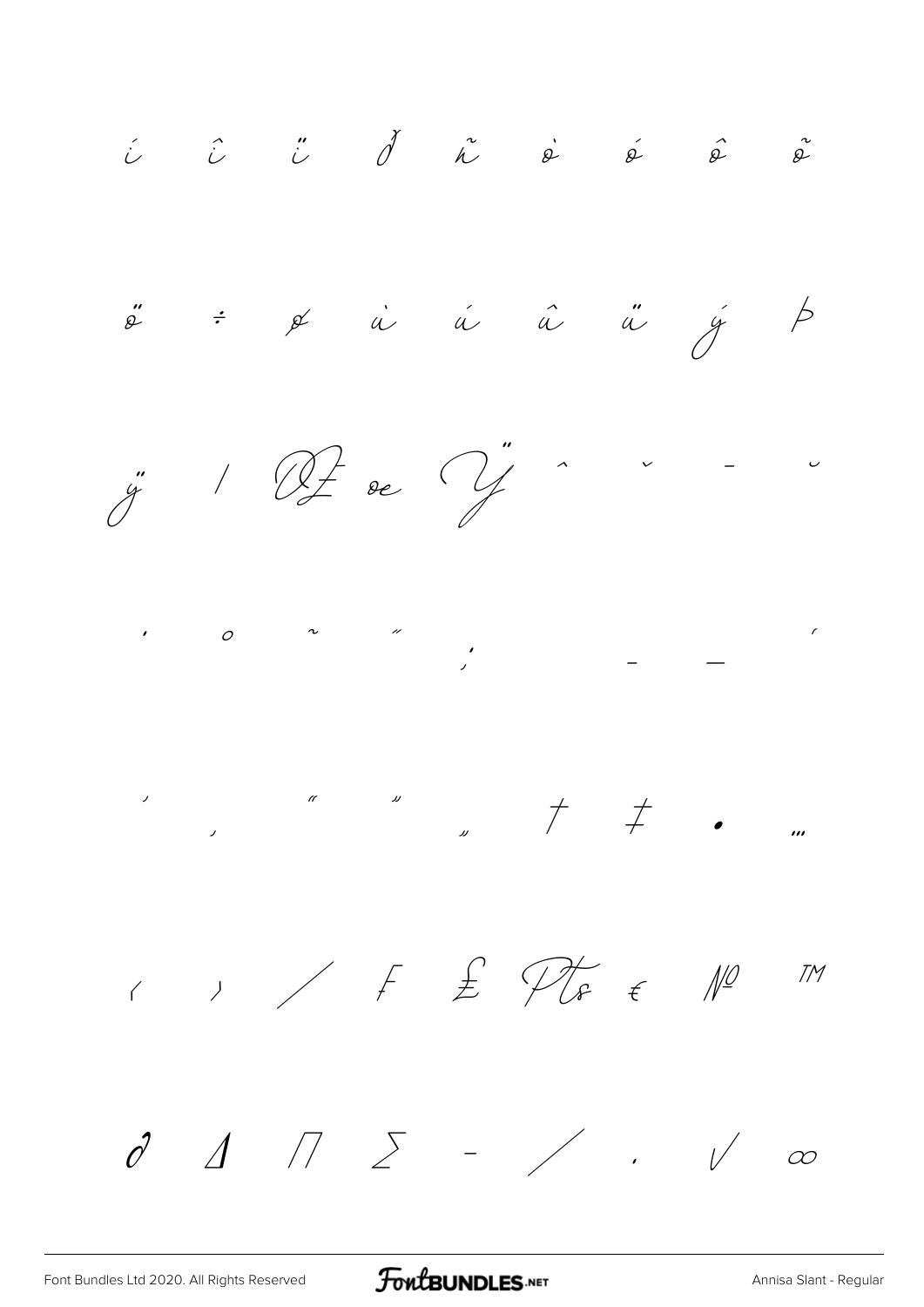$z \rightarrow AdBCPCP$ G H J J K L M N O  $PQPSTUYXY$ Y 2 a b c d e f g L i j L l m n & p  $g$  er  $f$  a  $y$  are  $y$  $\begin{array}{ccccc} & & & \end{array}$  A  $\begin{array}{ccccc} & & \end{array}$  C  $\begin{array}{ccccc} & & \end{array}$  C  $\begin{array}{ccccc} & & \end{array}$  C  $\begin{array}{ccccc} & & \end{array}$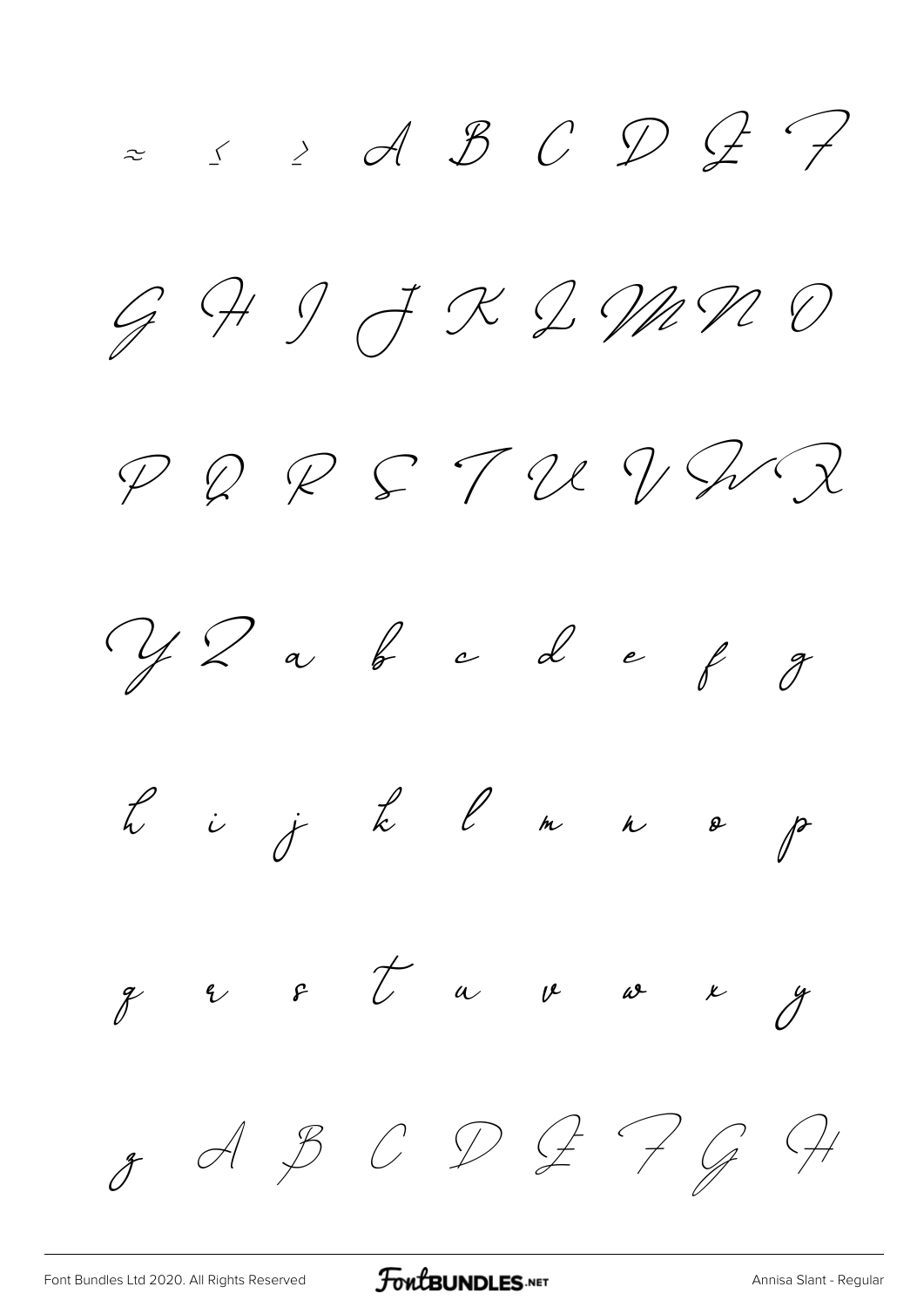$9772727272$  $PSTUYXY2Q2$ a ob cudoe y gerbino



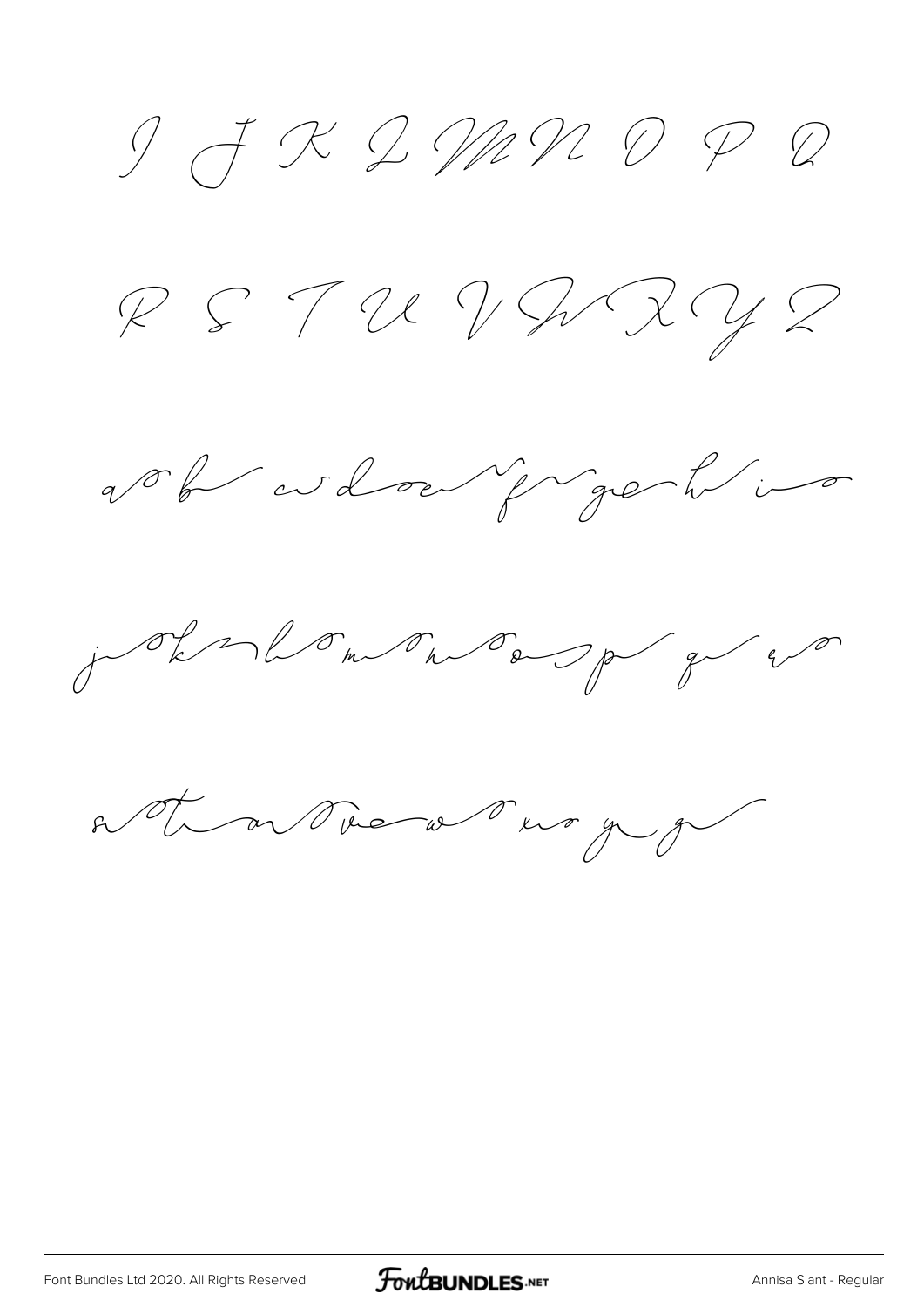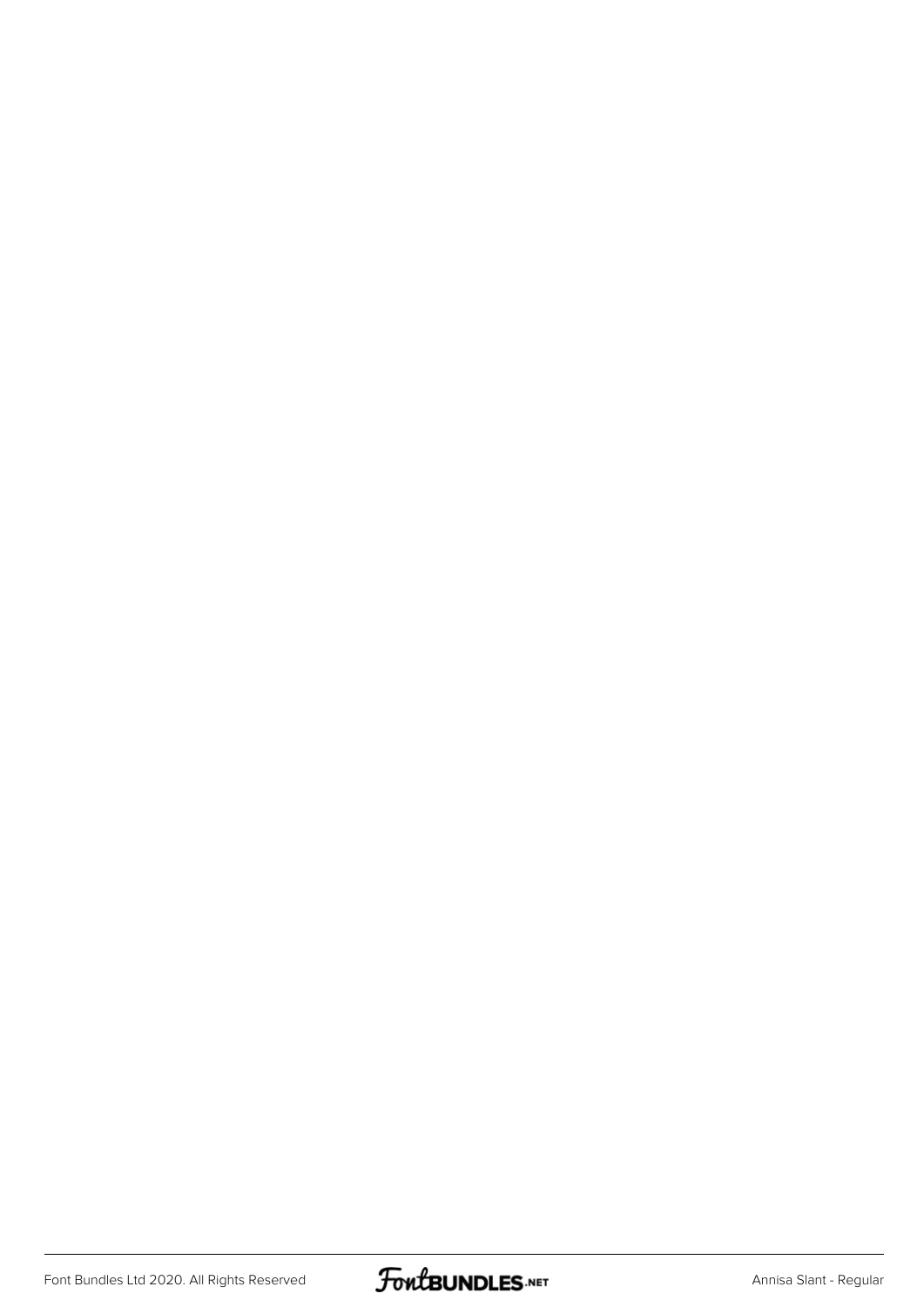ce gg ll so er  $\mathcal{F}$ H Th ar ff lf ld & lh tl

all